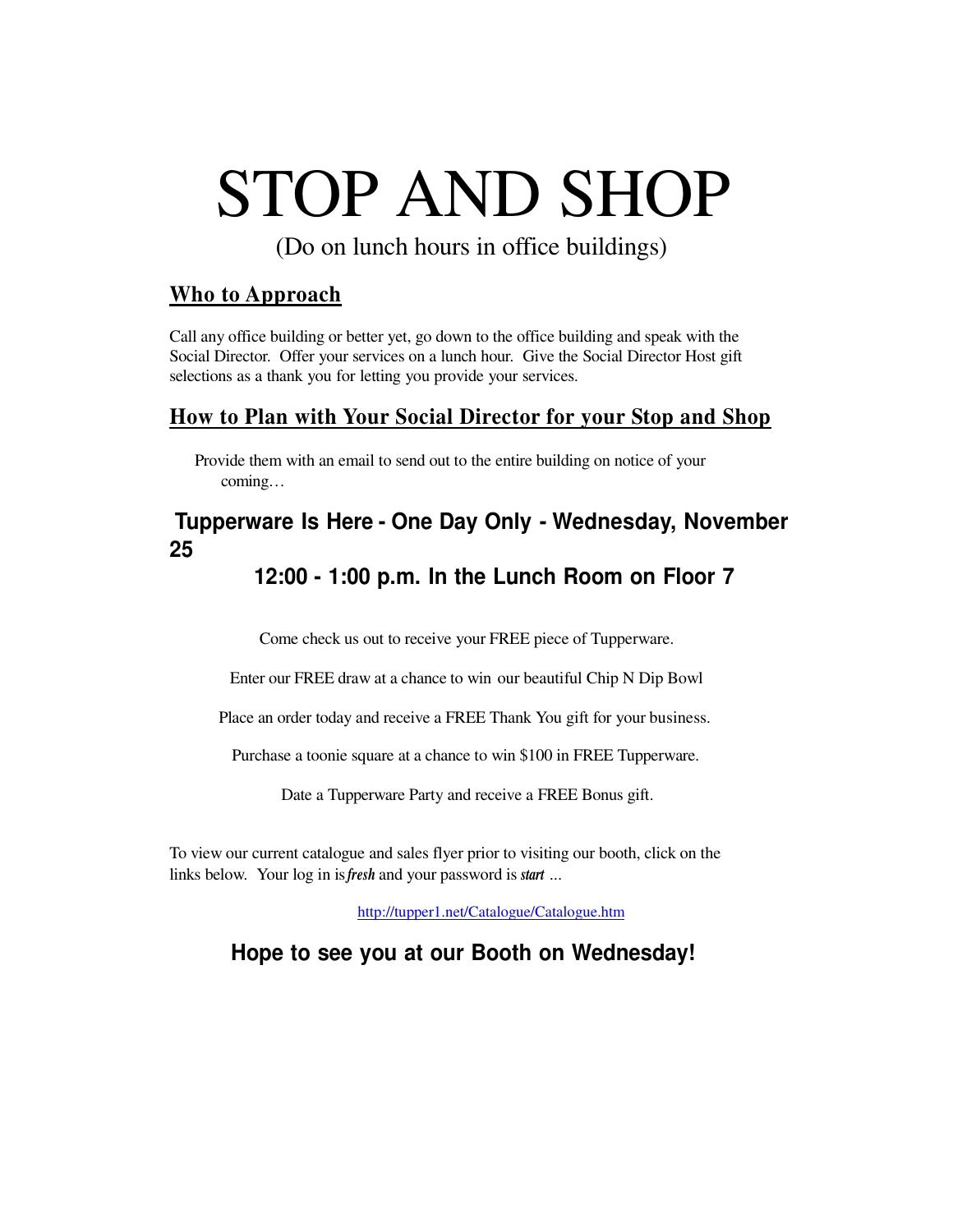If the Social Director is interested in receiving Host Gift Selections, provide them with a Party Planning Envelope and party plan with them like you would with a regular party.

#### **How to Set up Your Stop and Shop**

Set up a display of product.

Have draw tickets set up for a cello wrap gift giveaway or use a Chip N Dip Bowl – you can put the draw tickets right in the bowl (these are your future leads for parties and recruits). Make sure there are lots of pens. Take orders.

Sell cash and carry products (optional).

Have your date book and party planning packages ready to go. Offer bonus dates for dating in close.

Have orange peelers with your business cards attached set up in a basket.

Have snack cups ready to go to give away as a free gift for placing an order.

Have dating gifts ready to go to give away as a free gift for dating a party.

Have information set up on your table about Bridal Showers, Fund Raisers, and selling Tupperware.

Have a toonie sheet with a container to put the toonies in. Bring extra toonie sheets as you may fill out more than one.

Wear your name badge.

Have catalogues, sales flyers, and order forms on the table.

#### **What to Do When Customers Arrive**

Give them their orange peeler for coming to check things out, and let them know what it is.

Briefly tell each new customer about your set up…here are our catalogues and sales flyers that you can look through to place an order today. Here are the order forms. We are doing a draw today for \$100 in free Tupperware, if you like to participate in the draw just put your name and number on the sheet and your toonie per square in the container. We are doing a free draw for the Chip N Dip bowl, just fill out a draw slip for that and put it into the bowl. We also have a variety of information available on the table about bridal showers, selling, and fund raising. If you are interested in knowing more information, just take a copy. We also have some product here on display that you are welcome to check out. Take orders and give them a gift for ordering.

Date parties with those interested and party plan with them.